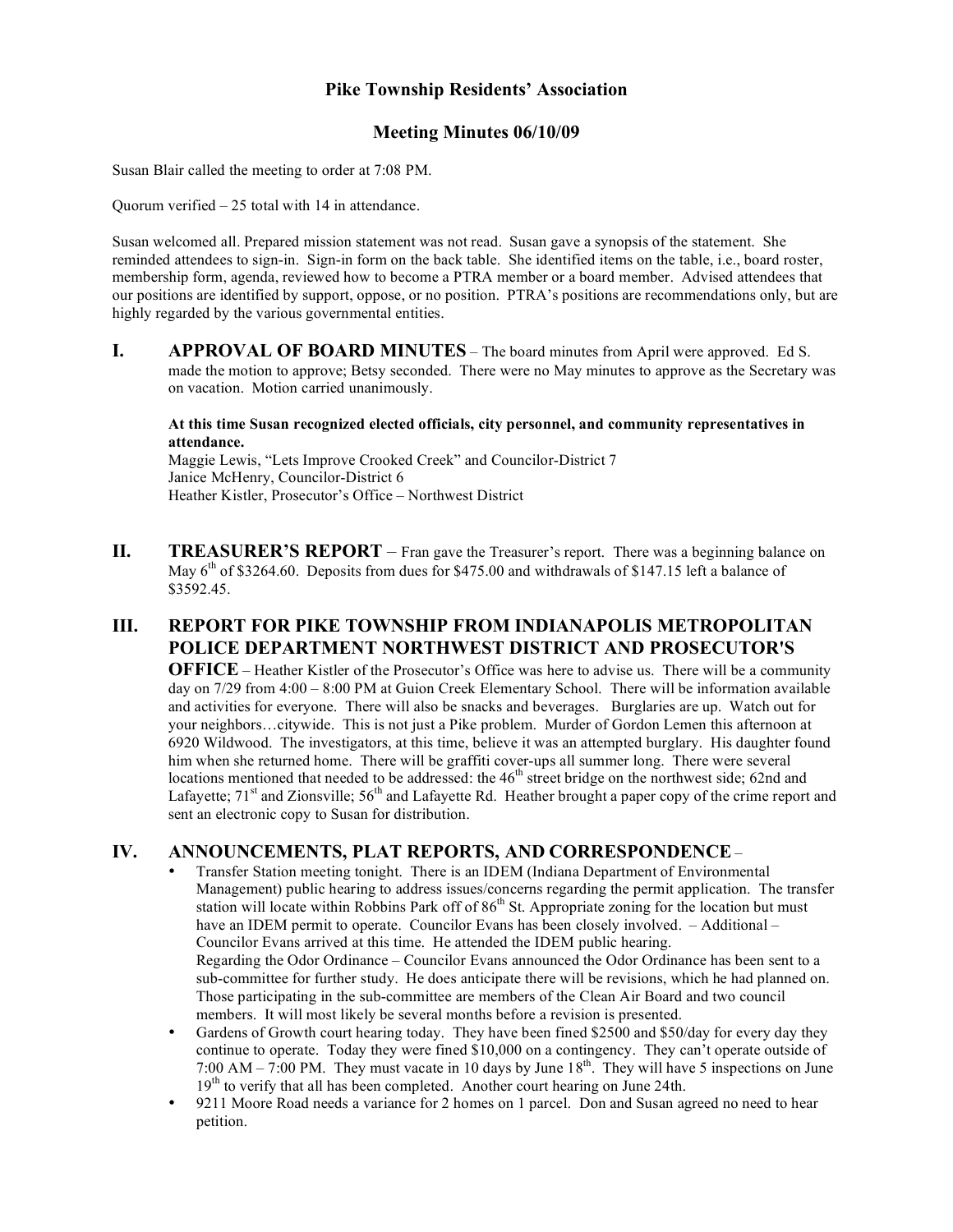- The City-County Council Administration and Finance Committee voted on the traffic court/probation office  $38<sup>th</sup>$  & High School Rd. location. Councilor McHenry had requested a continuance to provide time for further study. 7 members make up the committee; 6 members were in attendance; the vote was 3-3 for a continuance. After much discussion, it was determined that a decision could not be rendered due to a tie vote. One member, who had voted for a continuance, decided to vote in favor. The proposal was then passed with a due pass recommendation. The proposal will be on the Council's June  $29<sup>th</sup>$  agenda. The council must approve the lease and expenditures.
- Ed L. announced there was a successful tree planting on Reed Road with the Parks Department. Councilor McHenry thanked Councilor Lewis for her assistance in obtaining a fire truck to help with the plant watering.
- Land use last month Goodwill location and outlot. The planner found a Plan of Operation on the previous zoning -- the parcel was zoned C-S with C-3 usage. There was a continuance for 2 weeks. Petitioner agreed to retain the C-3 restriction and not request C-4 uses. Commitments were revised to remove all the C-4 restrictions.
- The Westlane Road/Michigan Road petition (Fay Biccard Glick Neighborhood Center) was approved May  $14^{th}$ .
- 7601 W.  $56<sup>th</sup>$  Street Waterworks –PTRA filed a continuance. An agreement with neighbors was reached the same day the continuance request was filed. Initially, Planning Staff was not in favor of withdrawing the continuance request due to public notification. PTRA submitted a letter advising that immediate neighbors were not aware of the continuance. The withdrawal was accepted. Petition was approved with commitments.

## **V. LIQUOR PERMITS**

- 5/4 Passage to India 4225 Lafayette Rd. Transfer Beer & Wine<br>5/18 Taco 4040 N. High School Rd. New Beer & Wine
- 
- $5/18$  Taco 4040 N. High School Rd. New Beer & Wine 6/1 Yen Ching 9150 N. Michigan Rd. Renewal 3-way 6/1 Yen Ching – 9150 N. Michigan Rd. – Renewal – 3-way 6/15 Cloud Nine – Renewal – 3-way
- $6/15$  Cloud Nine Renewal 3-way<br>  $6/15$  Traders Mill Grill Renewal 3
- 6/15 Traders Mill Grill Renewal 3-way
- 7/6 Sports Zone 6601 Coffman Rd. New Beer & Wine

## **VI. LAND USE –CONTINUED PETITIONS**

**1) 5248 Moller Rd. and 5455 W. 56th St. – 2009-ZON-018** AT&T of Indiana requests rezoning of .905 acre from the SU-2 and SU-43 districts to the SU-20 classification to provide for telecommunications facilities.

**5455 W. 56th St. and 5248 Moller Rd. – 2009-ZON-808/2009-VAR-808** YMCA of Greater Indianapolis requests rezoning of 14.392 acres from the SU-2 and SU-43 districts to the SU-38 district to provide for a community center. Variance of development standards to provide for, a) 25-ft tall, 24- sq. ft. pole sign, with a 64-sq. ft. electronic variable message sign (EVMS) component, located approximately 110 feet from a dwelling district (max. 4-ft. tall sign permitted within 600 feet of a dwelling district; EVMS components not permitted in the SU-38 District; EVMS components not permitted within 600 feet of a protected district); b) an 8-ft tall, 48-sq. ft. pylon sign, located 40 feet from a dwelling district (max. 4-ft. tall sign permitted within 600 feet of a dwelling district). Council District 7. Hearing continued by petitioner to 6/25/09, Hearing Examiner. Presenter is Tim Ochs/Greg Ewing. Chairperson is Jan Marshall, Vice President-District VI. *2 rezoning petition and a variance. Size of the Moller Rd. sign reduced, therefore, no variance needed for that sign. The Lafayette Rd. sign will have "Pike YMCA", an EVMS, and St. Vincent on it. There are 2 commitments. 1 rezoning for occupancy, construction materials, and similar architectural themes to Snacks Crossing Elementary School. 1 variance for the EVMS sign. There will be 10 seconds between sign message changes, will not display messages that flash or move, will be available for public and community messages that are consistent with YMCA attitudes, and will not display advertising for commercial products or services. They are currently soliciting donations for the project. Sidewalks will be installed. The land is being donated from Pike Schools to the YMCA for \$1 if they build a facility of this size. Tanjela Floyd, YMCA Communications, gave a short presentation. She said there would be great programs for youth, a community room and normal YMCA facilities. The "Y" provides financial assistance – membership fees based on income. They have received positive comments from neighbors. There will be between 15 – 30 employees. There will be a final site and building plans at a later time. Susan requested a commitment of "Final site and building plans shall be submitted to PTRA for review and comment at the same time the plans are submitted to the Administrator for approval and prior to issuance of Improvement Location*